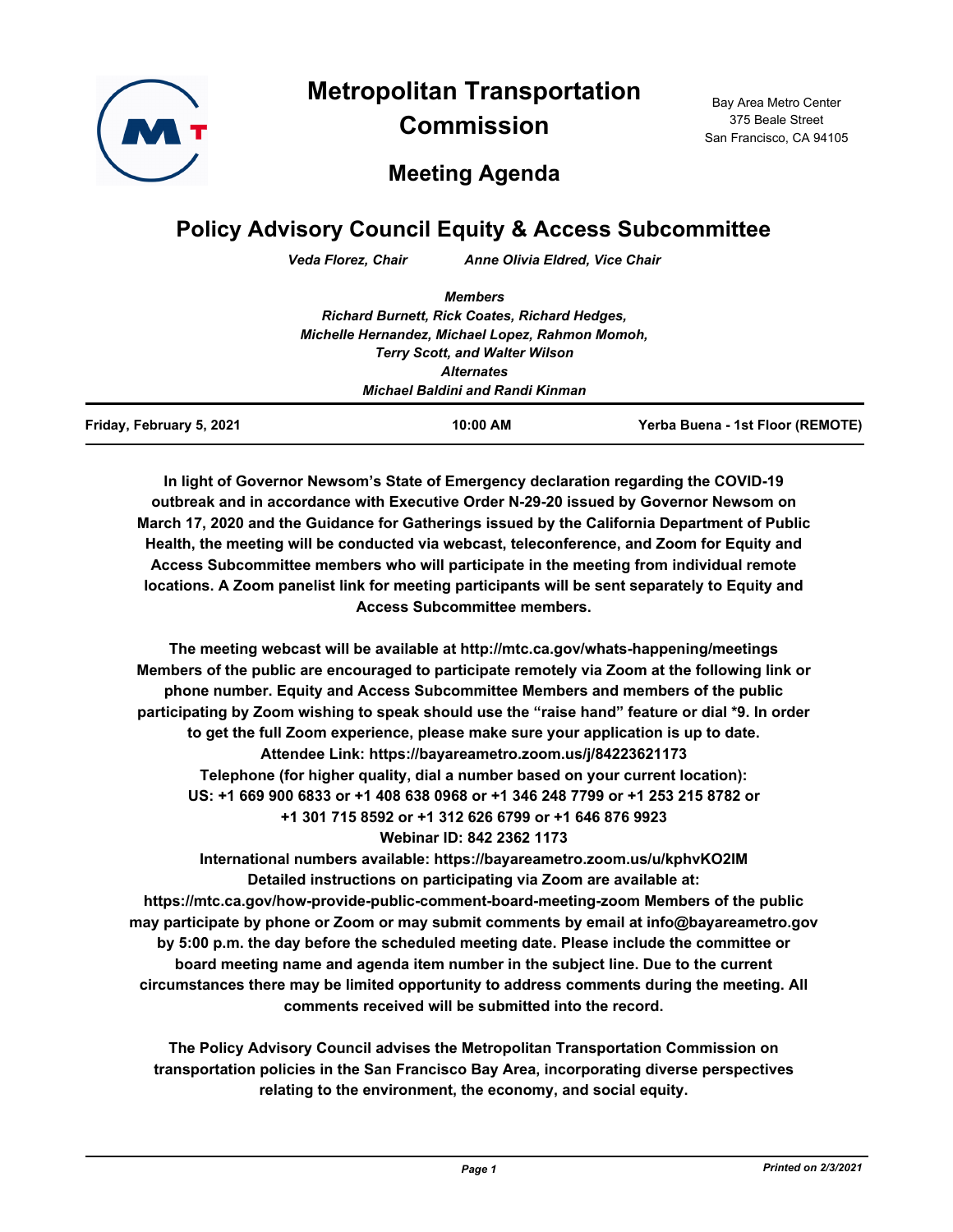### **1. Welcome**

*Veda Florez, Equity & Access Subcommittee Chair*

#### **2. Roll Call / Confirm Quorum**

*Quorum: A quorum of this committee shall be a majority of its regular non-ex-officio voting members (6).*

- **3.** [21-0154](http://mtc.legistar.com/gateway.aspx?m=l&id=/matter.aspx?key=21747) Approval of the January 11, 2021 Meeting Minutes
	- Subcommittee Approval *Action:*
	- *Attachments:* [03\\_E&A Minutes\\_Jan 11 2021.pdf](http://mtc.legistar.com/gateway.aspx?M=F&ID=3348efdf-0ac0-46f6-ab06-bc9b317c330f.pdf)
- **4.** [21-0155](http://mtc.legistar.com/gateway.aspx?m=l&id=/matter.aspx?key=21748) Blue Ribbon Transit Recovery Task Force Update
	- *Action:* Information
	- Randi Kinman, Policy Advisory Council Chair *Presenter:*
- MTC Internship Program Update **5.** [21-0156](http://mtc.legistar.com/gateway.aspx?m=l&id=/matter.aspx?key=21749)

Update on the Metropolitan Transportation Commission (MTC) Internship Program.

- *Action:* Information
- John Kannegieser and Kỳ-Nam Miller *Presenter:*
- *Attachments:* [05\\_InternshipProgramUpdate.pdf](http://mtc.legistar.com/gateway.aspx?M=F&ID=736b326a-4978-4434-8f3a-224d5d7df3d7.pdf)
- MTC Resolution No. 4347, Revised and Summary of Participatory Budgeting Pilots **6.** [21-0127](http://mtc.legistar.com/gateway.aspx?m=l&id=/matter.aspx?key=21720)

Revision to the Lifeline Transportation Cycle 5 Program of Projects to program \$400,000 for Solano County's Participatory Budgeting (PB) Pilot Projects and an overview of the findings from San Francisco (Bayview) and Solano (Vallejo) PB Pilots.

- *Action:* Information
- Judis Santos *Presenter:*

*Attachments:* [06\\_MTC Res No. 4347.pdf](http://mtc.legistar.com/gateway.aspx?M=F&ID=84e6007e-b964-48af-bad4-052901ee6570.pdf)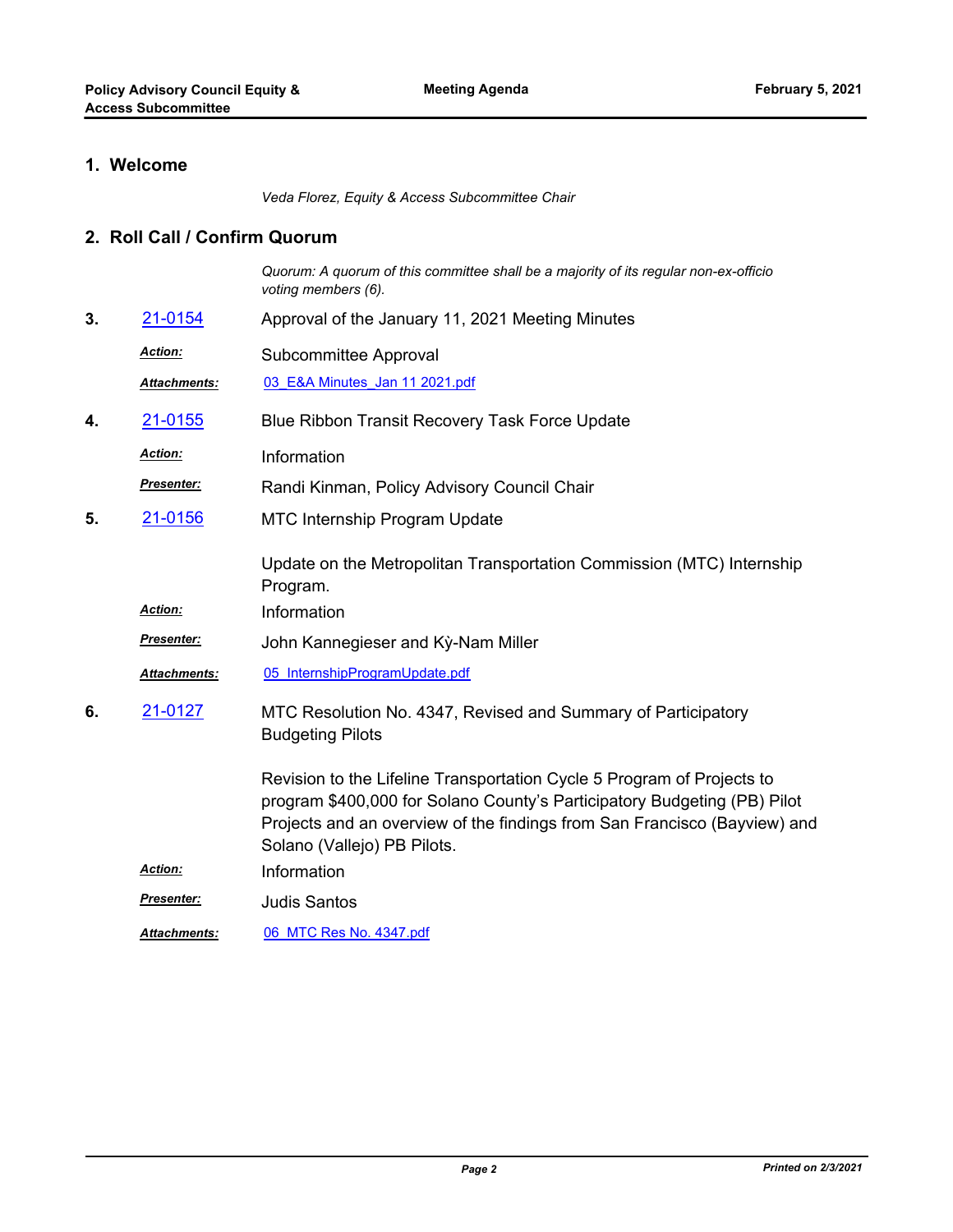#### **7. New Business**

*Members of the subcommittee may bring up new business for discussion or addition to a future agenda.*

#### **8. Public Comments / Other Business**

*Note: The subcommittee will not take action on items not listed on today's agenda.*

*Equity and Access Subcommittee Members and members of the public participating by Zoom wishing to speak should use the "raise hand" feature or dial \*9.*

#### **9. Adjournment / Next Meeting**

**The next meeting of the Policy Advisory Council Equity and Access Subcommittee will be held Monday, March 1, 2021, at 1:00 p.m. by webcast as appropriate depending on the status of any shelter in place orders. Any changes to the schedule will be duly noticed to the public.**